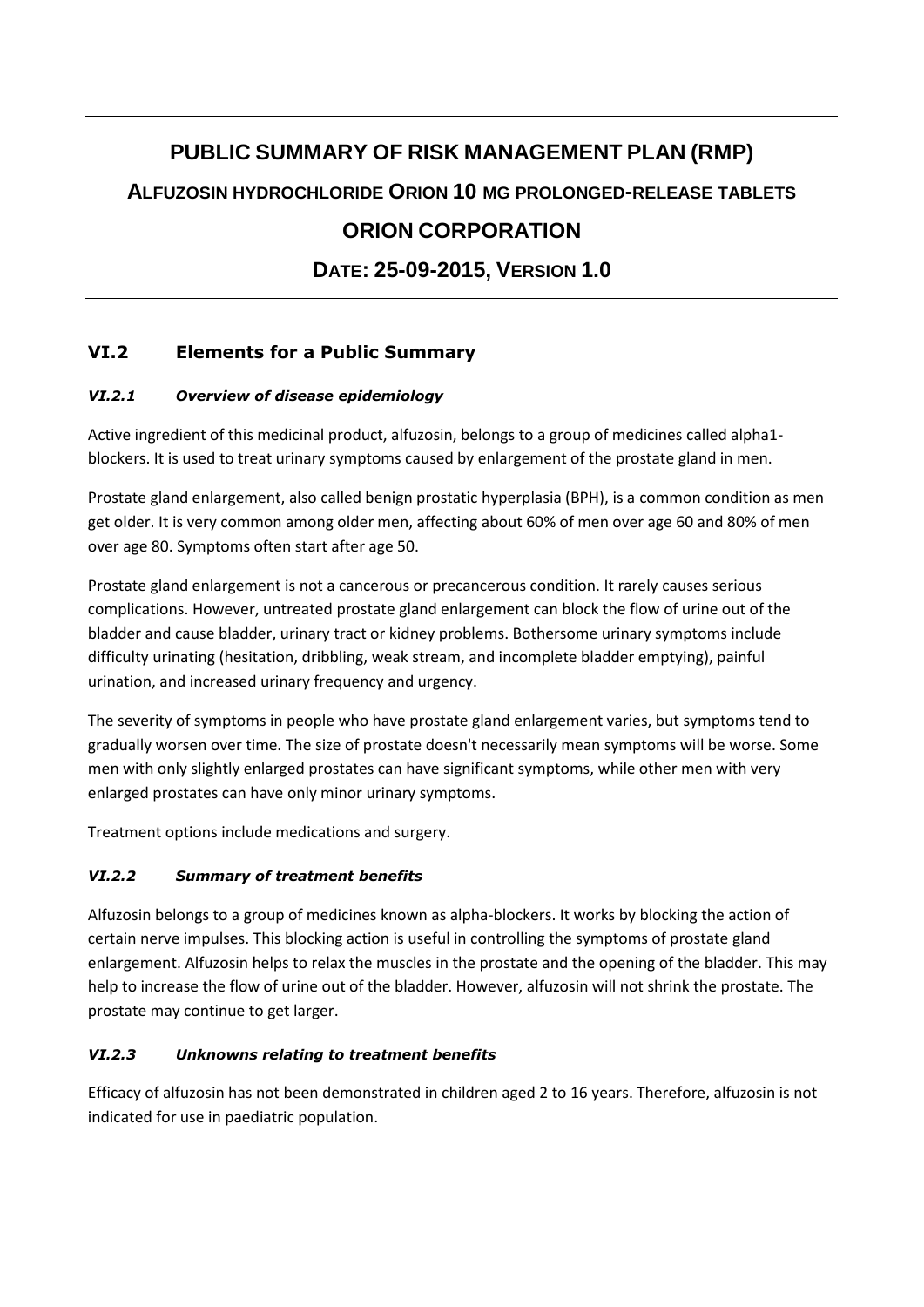## *VI.2.4 Summary of safety concerns*

#### **Important identified risks**

| Risk                                                                                                                                                                                                                                                                                                                                                                                | What is known                                                                                                                                                                                                                                                                                                                                                                                                                                                                                                                                                                                                                                                                                                                                                                                                                                                                                             | Preventability                                                                                                                                                                                                                                                                                                                                                                                                                                                                                                                                                                                      |
|-------------------------------------------------------------------------------------------------------------------------------------------------------------------------------------------------------------------------------------------------------------------------------------------------------------------------------------------------------------------------------------|-----------------------------------------------------------------------------------------------------------------------------------------------------------------------------------------------------------------------------------------------------------------------------------------------------------------------------------------------------------------------------------------------------------------------------------------------------------------------------------------------------------------------------------------------------------------------------------------------------------------------------------------------------------------------------------------------------------------------------------------------------------------------------------------------------------------------------------------------------------------------------------------------------------|-----------------------------------------------------------------------------------------------------------------------------------------------------------------------------------------------------------------------------------------------------------------------------------------------------------------------------------------------------------------------------------------------------------------------------------------------------------------------------------------------------------------------------------------------------------------------------------------------------|
| Too low blood pressure,<br>including drop in blood pressure<br>upon sitting or standing up<br>quickly and concomitant use of<br>other medicines belonging to the<br>same group and other blood<br>pressure lowering medicines<br>(Hypotension, including<br>orthostatic hypotension and<br>concomitant use with alpha-1-<br>blockers or other blood pressure<br>lowering medicines) | Alfuzosin relaxes muscles around<br>blood vessels and can thus lower<br>blood pressure.<br>When using alfuzosin some<br>patients may experience<br>dizziness or light-headedness,<br>which may be caused by too low<br>blood pressure especially upon<br>sitting or standing up quickly.<br>In some patients drop in blood<br>pressure in sitting or standing<br>position with or without<br>symptoms (dizziness, fatigue,<br>sweating) may develop within a<br>few hours following<br>administration. These effects are<br>transient, occur in the beginning<br>of treatment and do not usually<br>prevent the continuation of<br>treatment.<br>Pronounced drop in blood<br>pressure has been reported in<br>post-marketing surveillance in<br>patients with pre-existing risk<br>factors (such as underlying<br>cardiac diseases and/or<br>concomitant treatment with<br>anti-hypertensive medication). | Patients should avoid sitting or<br>standing up quickly especially in<br>the beginning of the treatment.<br>In case of symptoms of too low<br>blood pressure patient should lay<br>on the floor with feet up.<br>It is recommended to avoid<br>driving or operating machinery in<br>the beginning of the treatment<br>as dizziness or weakness may<br>occur.<br>Concomitant administration with<br>other blood pressure lowering<br>medicines should be discussed<br>and agreed with doctor.<br>Other medicines belonging to<br>the same group as alfuzosin<br>should not be used<br>concomitantly. |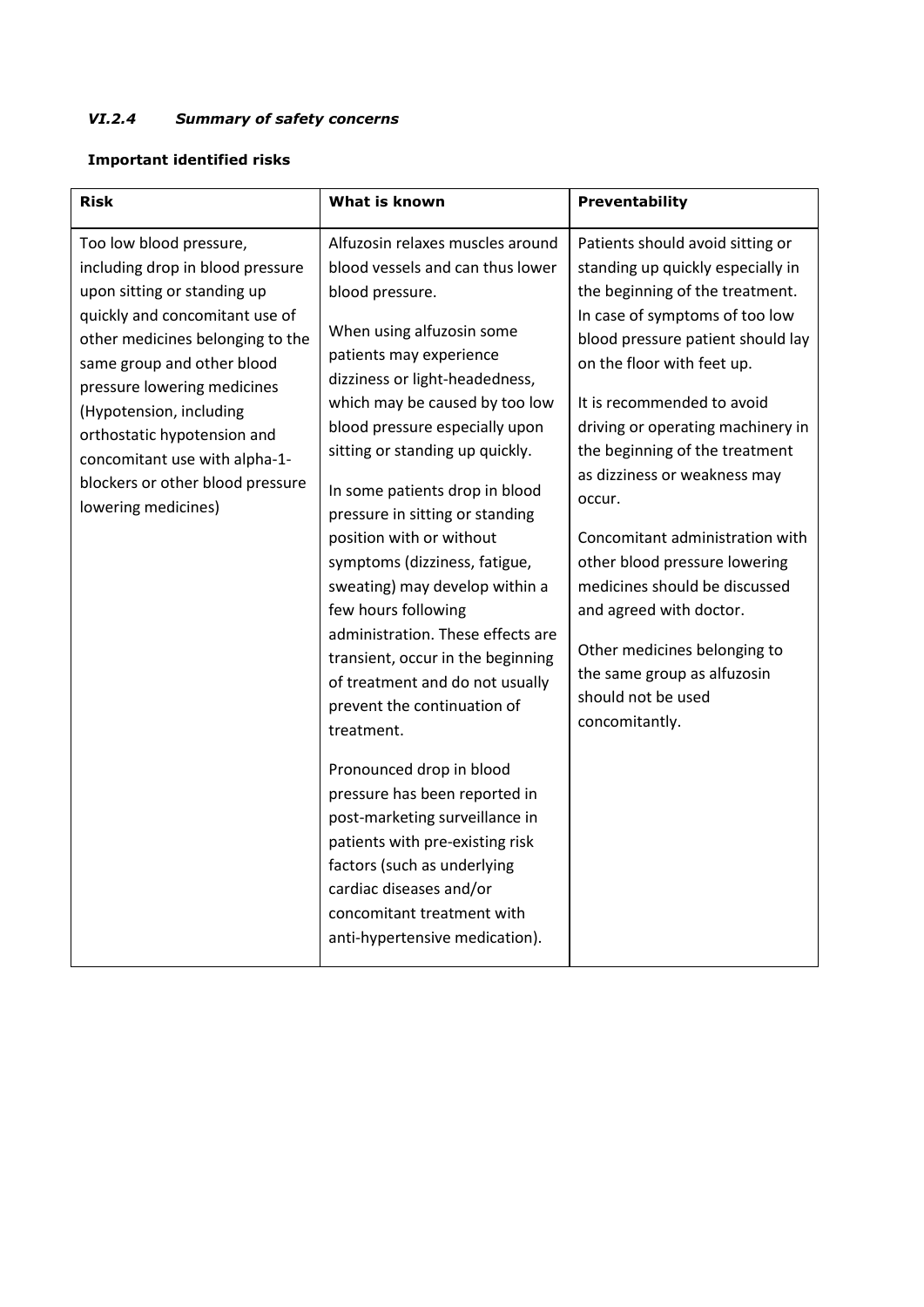| Use in patients with impaired<br>liver function (Administration in<br>patients with hepatic<br>insufficiency) | In patients with liver impairment<br>alfuzosin stays longer time in<br>body and concentration in blood<br>may become too high increasing<br>risks for side effects. | Alfuzosin 10 mg prolonged<br>release tablets must not be used<br>in patients with impaired liver<br>function and alfuzosin 2.5 mg<br>must not be used if liver function<br>is severely impaired. |
|---------------------------------------------------------------------------------------------------------------|---------------------------------------------------------------------------------------------------------------------------------------------------------------------|--------------------------------------------------------------------------------------------------------------------------------------------------------------------------------------------------|
|---------------------------------------------------------------------------------------------------------------|---------------------------------------------------------------------------------------------------------------------------------------------------------------------|--------------------------------------------------------------------------------------------------------------------------------------------------------------------------------------------------|

## **Important potential risks**

| <b>Risk</b>                                                                                                  | What is known (Including reason why it is considered a<br>potential risk)                                                                                                                                                                                                                                                                                                                                                                                                                                                                                                                                     |
|--------------------------------------------------------------------------------------------------------------|---------------------------------------------------------------------------------------------------------------------------------------------------------------------------------------------------------------------------------------------------------------------------------------------------------------------------------------------------------------------------------------------------------------------------------------------------------------------------------------------------------------------------------------------------------------------------------------------------------------|
| Disorders of blood flow in brains<br>and heart muscle (Cerebral and<br>cardiovascular ischemic<br>disorders) | Alfuzosin-induced hypotension may worsen existing blood flow<br>related problems in heart muscle and brains. E.g. symptoms of<br>angina (severe chest pain) may reappear or get worse.                                                                                                                                                                                                                                                                                                                                                                                                                        |
| Changes in electrical activity of<br>the heart (QT prolongation)                                             | Changes in electrical activity of the heart (QT prolongation) may<br>occur during alfuzosin therapy and can lead to severe heart rhythm<br>disturbances. Special caution should be administered in patients<br>with risk for prolonged QT interval due to genetic background or<br>medication or in patients who have previously had prolonged QT<br>interval.                                                                                                                                                                                                                                                |
| Possible complication during<br>cataract surgery (Intraoperative<br>Floppy Iris Syndrome)                    | The 'Intraoperative Floppy Iris Syndrome' (IFIS, a variant of small<br>pupil syndrome) has been observed during cataract surgery in some<br>patients on or previously treated with tamsulosin. Isolated reports<br>have also been received with other medicines belonging to the same<br>medicinal group (alpha-1 blockers such as alfuzosin) and the<br>possibility of a class effect cannot be excluded. As IFIS may lead to<br>increased procedural complications during the cataract operation,<br>current or past use of alfuzosin should be made known to the eye<br>surgeon well before the operation. |
| Use in older patients<br>(Administration in elderly<br>patients)                                             | The risk of developing hypotension and related adverse reactions<br>may be greater in elderly patients.                                                                                                                                                                                                                                                                                                                                                                                                                                                                                                       |